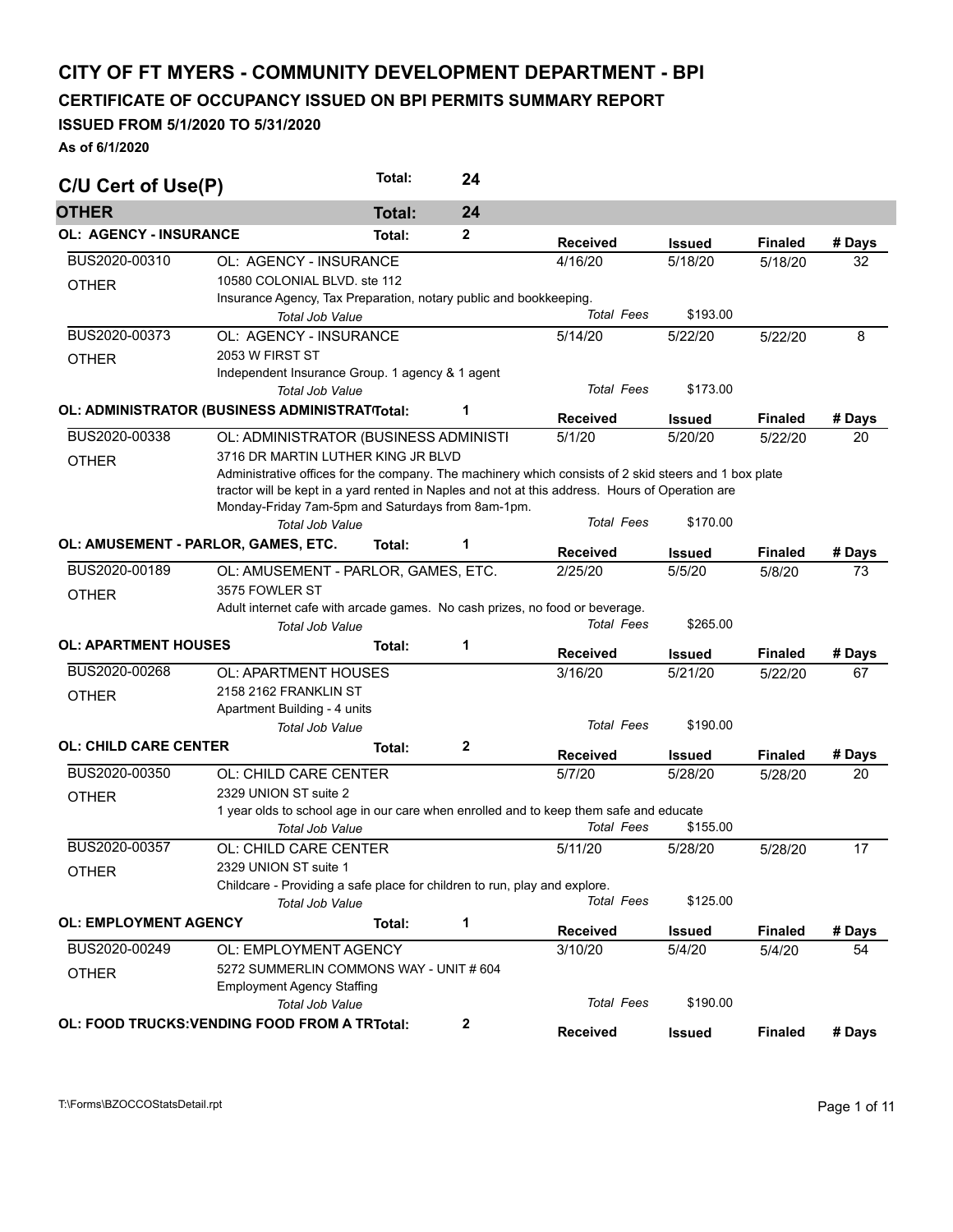| C/U Cert of Use(P)              |                                                                                                                                                              | Total:                                                                                                                        |              |                   |               |                |        |  |  |  |  |  |  |
|---------------------------------|--------------------------------------------------------------------------------------------------------------------------------------------------------------|-------------------------------------------------------------------------------------------------------------------------------|--------------|-------------------|---------------|----------------|--------|--|--|--|--|--|--|
| <b>OTHER</b>                    |                                                                                                                                                              | <b>Total:</b>                                                                                                                 | 24           |                   |               |                |        |  |  |  |  |  |  |
|                                 | OL: FOOD TRUCKS: VENDING FOOD FROM A TRTotal:                                                                                                                |                                                                                                                               | $\mathbf{2}$ | <b>Received</b>   | <b>Issued</b> | <b>Finaled</b> | # Days |  |  |  |  |  |  |
| BUS2020-00309<br><b>OTHER</b>   | OL: FOOD TRUCKS: VENDING FOOD FROM /<br>3516 PALM BEACH BLVD<br>Food Truck                                                                                   |                                                                                                                               |              | 4/16/20           | 5/8/20        | 5/11/20        | 25     |  |  |  |  |  |  |
|                                 | <b>Total Job Value</b>                                                                                                                                       |                                                                                                                               |              | <b>Total Fees</b> | \$195.00      |                |        |  |  |  |  |  |  |
| BUS2020-00311                   | OL: FOOD TRUCKS: VENDING FOOD FROM /                                                                                                                         |                                                                                                                               |              | 4/16/20           | 5/8/20        | 5/11/20        | 25     |  |  |  |  |  |  |
| <b>OTHER</b>                    | 2829 CLEVELAND AVE<br>Food Truck. Fast food service<br><b>Total Job Value</b>                                                                                |                                                                                                                               |              | <b>Total Fees</b> | \$170.00      |                |        |  |  |  |  |  |  |
| <b>OL: MERCHANT - RETAIL</b>    |                                                                                                                                                              | Total:                                                                                                                        | 1            |                   |               |                |        |  |  |  |  |  |  |
|                                 |                                                                                                                                                              |                                                                                                                               |              | <b>Received</b>   | <b>Issued</b> | <b>Finaled</b> | # Days |  |  |  |  |  |  |
| BUS2020-00349                   | <b>OL: MERCHANT - RETAIL</b>                                                                                                                                 |                                                                                                                               |              | 5/7/20            | 5/20/20       | 5/22/20        | 15     |  |  |  |  |  |  |
| <b>OTHER</b>                    | 3793 IRONBRIDGE BLVD<br>Automotive auto body repair<br><b>Total Job Value</b>                                                                                |                                                                                                                               |              | <b>Total Fees</b> | \$250.00      |                |        |  |  |  |  |  |  |
| <b>OL: MERCHANT - WHOLESALE</b> |                                                                                                                                                              | Total:                                                                                                                        | 1            |                   |               |                |        |  |  |  |  |  |  |
|                                 |                                                                                                                                                              |                                                                                                                               |              | Received          | <b>Issued</b> | <b>Finaled</b> | # Days |  |  |  |  |  |  |
| BUS2020-00368                   | OL: MERCHANT - WHOLESALE                                                                                                                                     |                                                                                                                               |              | 5/12/20           | 5/26/20       | 5/29/20        | 16     |  |  |  |  |  |  |
| <b>OTHER</b>                    |                                                                                                                                                              | 4011 WAREHOUSE RD UNIT B<br>Business activity is providing and installing window blinds in customer homes as a subcontractor. |              |                   |               |                |        |  |  |  |  |  |  |
|                                 |                                                                                                                                                              |                                                                                                                               |              |                   |               |                |        |  |  |  |  |  |  |
|                                 | Wholesale only. Location is to store inventory for jobs located in the area.<br><b>Total Job Value</b>                                                       |                                                                                                                               |              | <b>Total Fees</b> | \$235.00      |                |        |  |  |  |  |  |  |
|                                 | OL: SERVICE ESTABLISHMENT - GENERAL                                                                                                                          | Total:                                                                                                                        | 9            |                   |               |                |        |  |  |  |  |  |  |
|                                 |                                                                                                                                                              |                                                                                                                               |              | <b>Received</b>   | <b>Issued</b> | <b>Finaled</b> | # Days |  |  |  |  |  |  |
| BUS2020-00263                   | OL: SERVICE ESTABLISHMENT - GENERAL<br>3730 CANAL ST                                                                                                         |                                                                                                                               |              | 3/13/20           | 5/18/20       | 5/22/20        | 69     |  |  |  |  |  |  |
| OTHER                           | Installing imitation wood, stone, etc. (design elements). This is a small office in the building sharing space<br>with Roman Rock.<br><b>Total Job Value</b> |                                                                                                                               |              | <b>Total Fees</b> | \$195.00      |                |        |  |  |  |  |  |  |
| BUS2020-00265                   | OL: SERVICE ESTABLISHMENT - GENERAL                                                                                                                          |                                                                                                                               |              | 3/16/20           | 5/27/20       | 5/29/20        | 74     |  |  |  |  |  |  |
| <b>OTHER</b>                    | 3592 BROADWAY 100                                                                                                                                            |                                                                                                                               |              |                   |               |                |        |  |  |  |  |  |  |
|                                 | <b>Medical Office</b>                                                                                                                                        |                                                                                                                               |              |                   |               |                |        |  |  |  |  |  |  |
|                                 | <b>Total Job Value</b>                                                                                                                                       |                                                                                                                               |              | <b>Total Fees</b> | \$215.00      |                |        |  |  |  |  |  |  |
| BUS2020-00290                   | OL: SERVICE ESTABLISHMENT - GENERAL                                                                                                                          |                                                                                                                               |              | 3/31/20           | 5/8/20        | 5/11/20        | 41     |  |  |  |  |  |  |
| <b>OTHER</b>                    | 4956 ROYAL GULF CIR                                                                                                                                          |                                                                                                                               |              |                   |               |                |        |  |  |  |  |  |  |
|                                 | Medical Office offering professional services in podiatry and lifestyle medicine.                                                                            |                                                                                                                               |              |                   |               |                |        |  |  |  |  |  |  |
|                                 | Total Job Value                                                                                                                                              |                                                                                                                               |              | <b>Total Fees</b> | \$235.00      |                |        |  |  |  |  |  |  |
| BUS2020-00316                   | OL: SERVICE ESTABLISHMENT - GENERAL                                                                                                                          |                                                                                                                               |              | 4/20/20           | 5/5/20        | 5/8/20         | 18     |  |  |  |  |  |  |
| <b>OTHER</b>                    | 8999 HIGH COTTON LN # 2                                                                                                                                      |                                                                                                                               |              |                   |               |                |        |  |  |  |  |  |  |
|                                 | General Contractor office<br><b>Total Job Value</b>                                                                                                          |                                                                                                                               |              | <b>Total Fees</b> | \$270.00      |                |        |  |  |  |  |  |  |
| BUS2020-00327                   | OL: SERVICE ESTABLISHMENT - GENERAL                                                                                                                          |                                                                                                                               |              | 4/27/20           | 5/20/20       | 5/20/20        | 23     |  |  |  |  |  |  |
|                                 | 2726 OAK RIDGE CT 504                                                                                                                                        |                                                                                                                               |              |                   |               |                |        |  |  |  |  |  |  |
| <b>OTHER</b>                    | Intravenous Hydration therapy & vitamin supplementation for clients suffering from hangovers fatigue                                                         |                                                                                                                               |              |                   |               |                |        |  |  |  |  |  |  |
|                                 | dehydration from sporting & athletic events as well as suffering from dehydration from working outdoors.                                                     |                                                                                                                               |              |                   |               |                |        |  |  |  |  |  |  |
|                                 | <b>Total Job Value</b>                                                                                                                                       |                                                                                                                               |              | <b>Total Fees</b> | \$170.00      |                |        |  |  |  |  |  |  |
| BUS2020-00329                   | OL: SERVICE ESTABLISHMENT - GENERAL                                                                                                                          |                                                                                                                               |              | 4/27/20           | 5/11/20       | 5/13/20        | 16     |  |  |  |  |  |  |
| <b>OTHER</b>                    | 3302 PALM BEACH BLVD                                                                                                                                         |                                                                                                                               |              |                   |               |                |        |  |  |  |  |  |  |
|                                 | Legal paperwork notary translators multi services                                                                                                            |                                                                                                                               |              |                   |               |                |        |  |  |  |  |  |  |
|                                 | <b>Total Job Value</b>                                                                                                                                       |                                                                                                                               |              | <b>Total Fees</b> | \$170.00      |                |        |  |  |  |  |  |  |
| BUS2020-00331                   | OL: SERVICE ESTABLISHMENT - GENERAL                                                                                                                          |                                                                                                                               |              | 4/27/20           | 5/20/20       | 5/22/20        | 24     |  |  |  |  |  |  |
| <b>OTHER</b>                    | 4110 CENTER POINTE DR # 203                                                                                                                                  |                                                                                                                               |              |                   |               |                |        |  |  |  |  |  |  |
|                                 | Administrative/Clerical Office only. No cutomers coming to this location. All work done on computer and<br>by phone.                                         |                                                                                                                               |              |                   |               |                |        |  |  |  |  |  |  |

T:\Forms\BZOCCOStatsDetail.rpt Page 2 of 11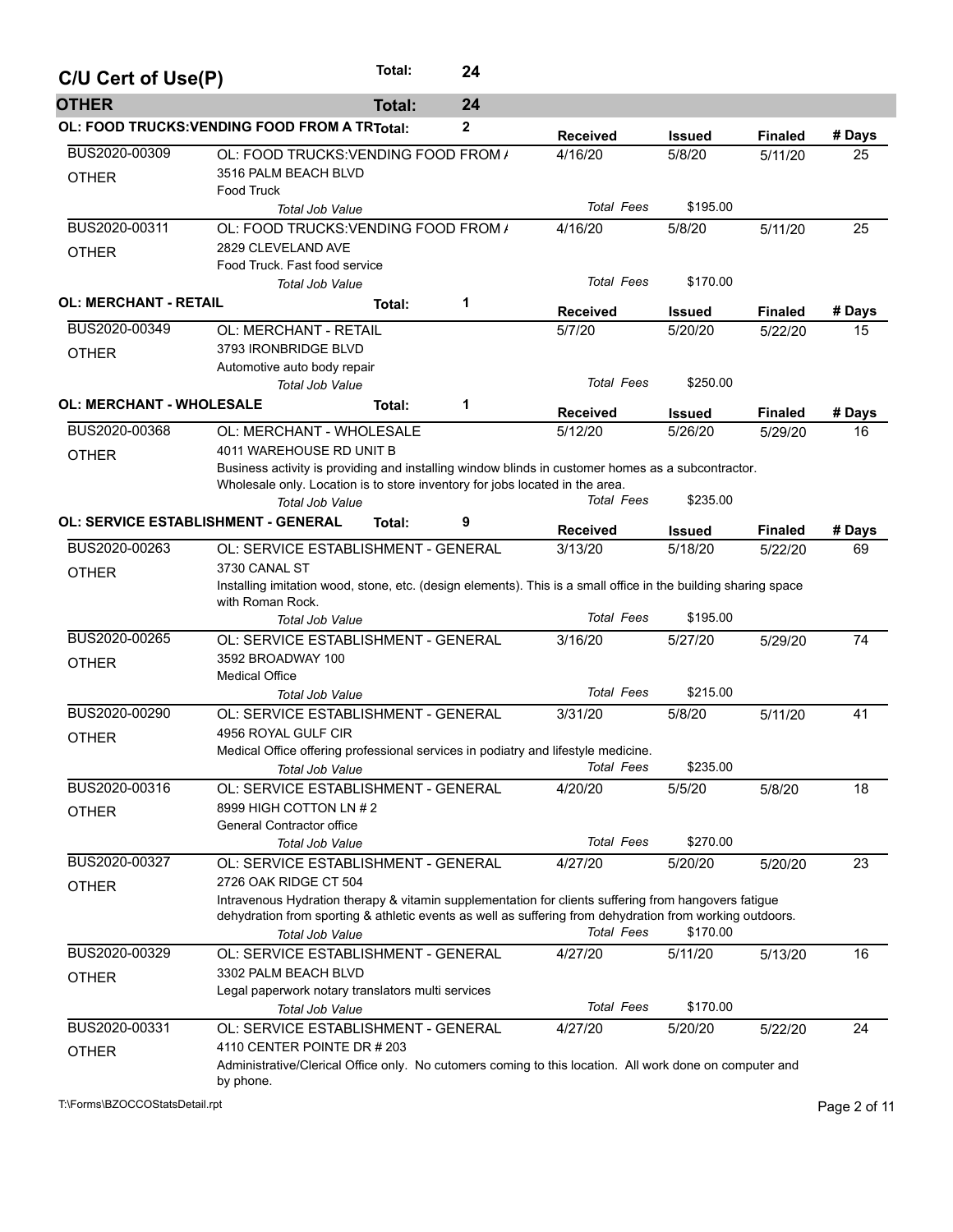| C/U Cert of Use(P)                             | Total:<br>24                                                             |                         |                |                                                                                                          |               |                |        |
|------------------------------------------------|--------------------------------------------------------------------------|-------------------------|----------------|----------------------------------------------------------------------------------------------------------|---------------|----------------|--------|
| <b>OTHER</b>                                   |                                                                          | <b>Total:</b>           | 24             |                                                                                                          |               |                |        |
| <b>OL: SERVICE ESTABLISHMENT - GENERAL</b>     |                                                                          | Total:                  | 9              | <b>Received</b>                                                                                          | <b>Issued</b> | <b>Finaled</b> | # Days |
| BUS2020-00331                                  | OL: SERVICE ESTABLISHMENT - GENERAL                                      |                         |                | 4/27/20                                                                                                  | 5/20/20       | 5/22/20        | 24     |
| <b>OTHER</b>                                   | 4110 CENTER POINTE DR # 203                                              |                         |                |                                                                                                          |               |                |        |
|                                                |                                                                          |                         |                | Administrative/Clerical Office only. No cutomers coming to this location. All work done on computer and  |               |                |        |
|                                                | by phone.                                                                |                         |                | <b>Total Fees</b>                                                                                        | \$190.00      |                |        |
| BUS2020-00334                                  | <b>Total Job Value</b><br>OL: SERVICE ESTABLISHMENT - GENERAL            |                         |                | 4/30/20                                                                                                  | 5/26/20       | 5/29/20        | 28     |
|                                                | 1500 COLONIAL BLVD # 104                                                 |                         |                |                                                                                                          |               |                |        |
| <b>OTHER</b>                                   | Hearing aid specialist cleaning adjustment and dispensing medical office |                         |                |                                                                                                          |               |                |        |
|                                                | <b>Total Job Value</b>                                                   |                         |                | <b>Total Fees</b>                                                                                        | \$190.00      |                |        |
| BUS2020-00345                                  | OL: SERVICE ESTABLISHMENT - GENERAL                                      |                         |                | 5/4/20                                                                                                   | 5/26/20       | 5/29/20        | 24     |
| <b>OTHER</b>                                   | 9160 FORUM CORPORATE PKWY SUITE 350                                      |                         |                |                                                                                                          |               |                |        |
|                                                |                                                                          |                         |                | Design-Build firm in the education municipal industrial commerical government and civil infrastructure   |               |                |        |
|                                                | markets                                                                  |                         |                |                                                                                                          |               |                |        |
|                                                | <b>Total Job Value</b>                                                   |                         |                | <b>Total Fees</b>                                                                                        | \$195.00      |                |        |
| OL: SERVICE FROM A TRUCK AND/OR VEHICLE Total: |                                                                          |                         | 1              | <b>Received</b>                                                                                          | <b>Issued</b> | <b>Finaled</b> | # Days |
| BUS2020-00348                                  | OL: SERVICE FROM A TRUCK AND/OR VEHI                                     |                         |                | 5/7/20                                                                                                   | 5/26/20       | 5/29/20        | 22     |
| <b>OTHER</b>                                   | 5294 SUMMERLIN COMMON WAY UNIT 1202                                      |                         |                |                                                                                                          |               |                |        |
|                                                |                                                                          |                         |                | Inspecting owner absent homes to make sure everything ok during their absence. Coordiante contractors if |               |                |        |
|                                                | work is required during owners absence.                                  |                         |                | <b>Total Fees</b>                                                                                        | \$190.00      |                |        |
| <b>OL: WAREHOUSE - PUBLIC STORAGE</b>          | <b>Total Job Value</b>                                                   |                         | $\mathbf{2}$   |                                                                                                          |               |                |        |
|                                                |                                                                          | Total:                  |                | <b>Received</b>                                                                                          | Issued        | <b>Finaled</b> | # Days |
| BUS2020-00139                                  | OL: WAREHOUSE - PUBLIC STORAGE                                           |                         |                | 2/11/20                                                                                                  | 5/18/20       | 5/22/20        | 101    |
| <b>OTHER</b>                                   | 11995 STATE ROAD 82                                                      |                         |                |                                                                                                          |               |                |        |
|                                                | Mini Warehouse Self Storage                                              |                         |                | <b>Total Fees</b>                                                                                        | \$959.81      |                |        |
| BUS2020-00318                                  | Total Job Value<br>OL: WAREHOUSE - PUBLIC STORAGE                        |                         |                | 4/20/20                                                                                                  | 5/5/20        |                | 14     |
|                                                | 1685 TARGET CT 23                                                        |                         |                |                                                                                                          |               | 5/5/20         |        |
| <b>OTHER</b>                                   | Warehouse and storage                                                    |                         |                |                                                                                                          |               |                |        |
|                                                | <b>Total Job Value</b>                                                   |                         |                | <b>Total Fees</b>                                                                                        | \$265.00      |                |        |
|                                                |                                                                          | <b>Total Job Value:</b> |                | \$0.00                                                                                                   |               |                |        |
| $C/U$ Cert of Use $(P)$                        |                                                                          | <b>Total Fees:</b>      |                | \$5,555.81                                                                                               |               |                |        |
|                                                |                                                                          |                         |                |                                                                                                          |               |                |        |
| Certificate of Occupancy(P)                    |                                                                          | Total:                  | 90             |                                                                                                          |               |                |        |
| <b>OTHER</b>                                   |                                                                          | <b>Total:</b>           | $6\phantom{1}$ |                                                                                                          |               |                |        |
| Garage/Carport                                 |                                                                          | Total:                  | 5              | <b>Received</b>                                                                                          | <b>Issued</b> | <b>Finaled</b> | # Days |
| BLD2018-01674                                  | Garage/Carport                                                           |                         |                | 5/23/18                                                                                                  | 10/30/18      | 5/8/20         | 715    |
| <b>OTHER</b>                                   | 4951 EASTWOOD GREENS ST - GARAGE 11                                      |                         |                |                                                                                                          |               |                |        |
|                                                |                                                                          |                         |                | CONSTRUCTION OF (1) 1-STORY 9 BAY GARAGE BUILDING ((PDOX))                                               |               |                |        |
|                                                | Total Job Value                                                          |                         | \$183,975.00   | <b>Total Fees</b>                                                                                        | \$2,645.18    |                |        |
| BLD2018-01686                                  | Garage/Carport                                                           |                         |                | 5/23/18                                                                                                  | 10/30/18      | 5/6/20         | 713    |
| <b>OTHER</b>                                   | 4939 EASTWOOD GREENS ST - GARAGE 9                                       |                         |                |                                                                                                          |               |                |        |
|                                                | CONSTRUCTION OF (1) 1-STORY 9 BAY GARAGE BUILDING ((PDOX))               |                         |                |                                                                                                          |               |                |        |
|                                                | Total Job Value                                                          |                         | \$183,975.00   | <b>Total Fees</b>                                                                                        | \$2,373.18    |                |        |
| BLD2018-01687                                  | Garage/Carport                                                           |                         |                | 5/23/18                                                                                                  | 10/30/18      | 5/6/20         | 713    |
| <b>OTHER</b>                                   | 4933 EASTWOOD GREENS ST - GARAGE 8                                       |                         |                |                                                                                                          |               |                |        |
|                                                | CONSTRUCTION OF (1) 1-STORY 8 BAY GARAGE BUILDING ((PDOX))               |                         | \$183,975.00   | <b>Total Fees</b>                                                                                        | \$2,361.20    |                |        |
|                                                | Total Job Value                                                          |                         |                |                                                                                                          |               |                |        |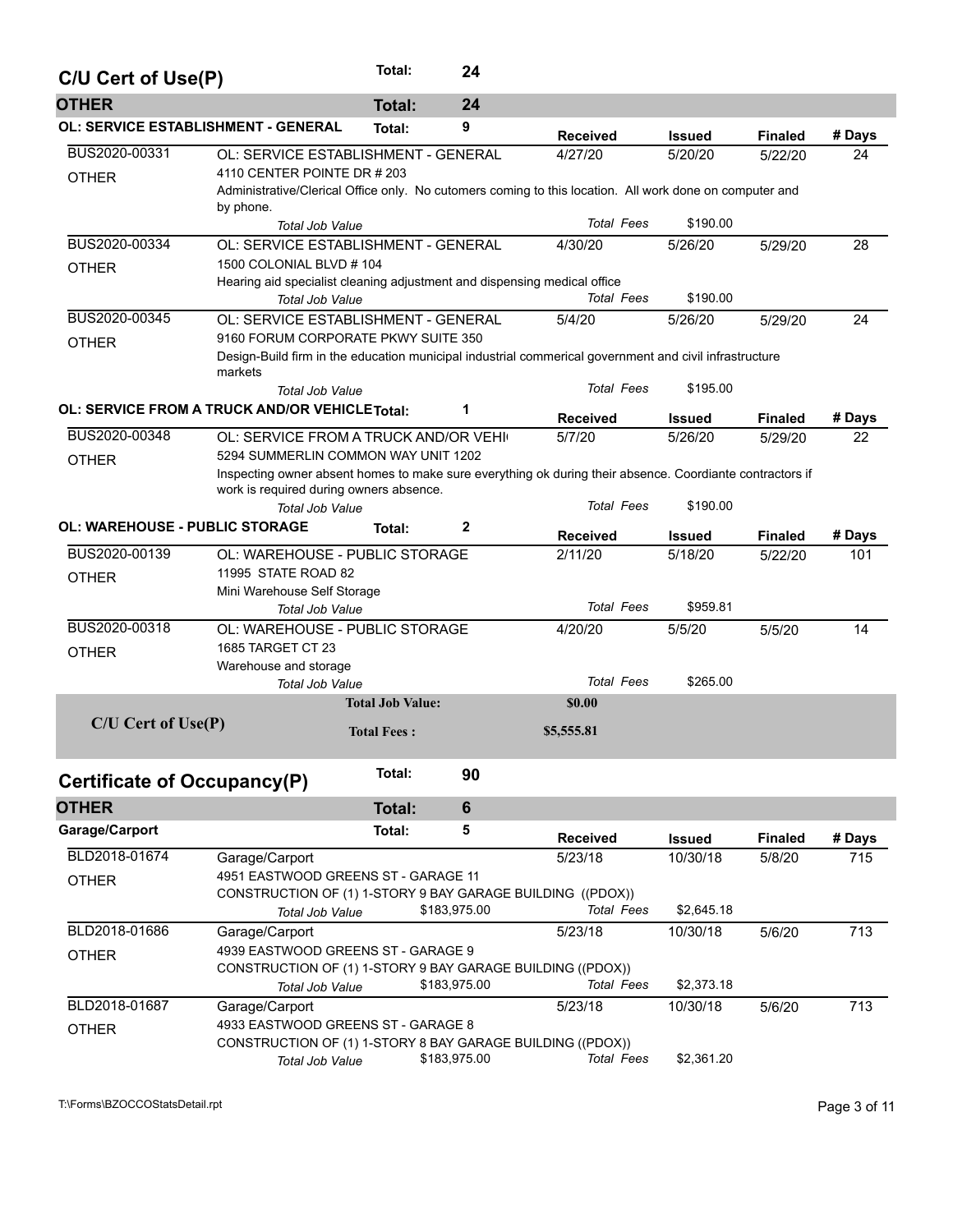| Certificate of Occupancy(P)    |                                                                                                                                              | Total:        | 90              |                   |                         |                |        |
|--------------------------------|----------------------------------------------------------------------------------------------------------------------------------------------|---------------|-----------------|-------------------|-------------------------|----------------|--------|
| <b>OTHER</b>                   |                                                                                                                                              | <b>Total:</b> | $6\phantom{1}6$ |                   |                         |                |        |
| Garage/Carport                 |                                                                                                                                              | Total:        | 5               | <b>Received</b>   | <b>Issued</b>           | <b>Finaled</b> | # Days |
| BLD2018-01689                  | Garage/Carport                                                                                                                               |               |                 | 5/23/18           | 10/30/18                | 5/6/20         | 713    |
| <b>OTHER</b>                   | 4945 EASTWOOD GREENS ST - GARAGE 10                                                                                                          |               |                 |                   |                         |                |        |
|                                | CONSTRUCTION OF (1) 1-STORY 8 BAY GARAGE BUILDING ((PDOX))                                                                                   |               |                 |                   |                         |                |        |
|                                | Total Job Value                                                                                                                              |               | \$165,222.00    | <b>Total Fees</b> | \$2,382.32              |                |        |
| BLD2018-01693                  | Garage/Carport                                                                                                                               |               |                 | 5/23/18           | 10/30/18                | 5/6/20         | 713    |
| <b>OTHER</b>                   | 4979 EASTWOOD GREENS ST - GARAGE 15                                                                                                          |               |                 |                   |                         |                |        |
|                                | CONSTRUCTION OF (1) 1-STORY 9 BAY GARAGE BUILDING ((PDOX))                                                                                   |               |                 |                   |                         |                |        |
|                                | Total Job Value                                                                                                                              |               | \$183,975.00    | <b>Total Fees</b> | \$2,373.18              |                |        |
| <b>Sheds/Utility Structure</b> |                                                                                                                                              | Total:        | 1               | <b>Received</b>   | <b>Issued</b>           | <b>Finaled</b> | # Days |
| BLD2018-00686                  | Sheds/Utility Structure                                                                                                                      |               |                 | 3/12/18           | 8/24/18                 | 5/15/20        | 795    |
| <b>OTHER</b>                   | 5167 MINA CIR - BUILDING 18                                                                                                                  |               |                 |                   |                         |                |        |
|                                | In aggregate, a 327 unit new construction mulfifamily project. This application is for buildign 18 a<br>maintance shed, PDOX.                |               |                 |                   |                         |                |        |
|                                | Total Job Value                                                                                                                              |               | \$44,119.00     | <b>Total Fees</b> | \$1,013.91              |                |        |
| <b>BUILDING</b>                |                                                                                                                                              | <b>Total:</b> | 84              |                   |                         |                |        |
| <b>Apartments 3-4 Units</b>    |                                                                                                                                              | Total:        | 2               | <b>Received</b>   | <b>Issued</b>           | <b>Finaled</b> | # Days |
| BLD2018-00685                  | Apartments 3-4 Units                                                                                                                         |               |                 | 3/12/18           | 8/23/18                 | 5/20/20        | 800    |
| <b>BUILDING</b>                | 5151 MINA CIR - BUILDING 17                                                                                                                  |               |                 |                   |                         |                |        |
|                                | In aggregate, a 327 unit, new construction, multifamily project with 19 buildings. This permit is for building                               |               |                 |                   |                         |                |        |
|                                | 17, a 2 story structure with 2 multifamily units. PDOX.                                                                                      |               |                 |                   |                         |                |        |
|                                | <b>Total Job Value</b>                                                                                                                       |               | \$366,341.53    | <b>Total Fees</b> | \$19,501.97             |                |        |
| BLD2019-02357                  | Apartments 3-4 Units                                                                                                                         |               |                 | 7/24/19           | 9/25/19                 | 5/5/20         | 285    |
| <b>BUILDING</b>                | 11888 ARBORETUM RUN DR                                                                                                                       |               |                 |                   |                         |                |        |
|                                | Construction of a 4 unit multi-family bulding.                                                                                               |               |                 |                   |                         |                |        |
|                                | Total Job Value                                                                                                                              |               | \$1,256,146.00  | <b>Total Fees</b> | \$33,894.60             |                |        |
| <b>Apartments 5+ Units</b>     |                                                                                                                                              | Total:        | 11              | <b>Received</b>   | <b>Issued</b>           | <b>Finaled</b> | # Days |
| BLD2018-00704                  | Apartments 5+ Units                                                                                                                          |               |                 | 3/12/18           | 8/24/18                 | 5/15/20        | 794    |
| <b>BUILDING</b>                | 5158 MINA CIR - BUILDING 16                                                                                                                  |               |                 |                   |                         |                |        |
|                                | Building #16-3 story structure with 27 multifamily units ((PDOX))                                                                            |               |                 |                   |                         |                |        |
|                                | Total Job Value                                                                                                                              |               | \$4,235,198.40  | <b>Total Fees</b> | \$249,652.62            |                |        |
| BLD2018-00708                  | Apartments 5+ Units                                                                                                                          |               |                 | 3/12/18           | 8/24/18                 | 5/7/20         | 786    |
| <b>BUILDING</b>                | 5081 MINA CIR - BUILDING 10                                                                                                                  |               |                 |                   |                         |                |        |
|                                | Building #10, which is a 4 story structure with 53 multifamily units and an integrated mail room ((pdox))<br>"Threshold Bldg, "Type IV Bldg" |               |                 |                   |                         |                |        |
|                                | Total Job Value                                                                                                                              |               | \$8,388,231.00  | Total Fees        | \$490,033.52            |                |        |
| BLD2018-01661                  | Apartments 5+ Units                                                                                                                          |               |                 | 5/23/18           | 8/30/18                 | 5/1/20         | 709    |
|                                | 4913 EASTWOOD GREENS ST - BLDG 4                                                                                                             |               |                 |                   |                         |                |        |
| <b>BUILDING</b>                | CONSTRUCTION OF (1) 3-STORY, 24 UNIT MULTI FAMILY APARTMENT BUILDING ((PDOX))                                                                |               |                 |                   |                         |                |        |
|                                | Total Job Value                                                                                                                              |               | \$4,187,858.00  | Total Fees        | \$227,266.15            |                |        |
| BLD2018-01666                  | Apartments 5+ Units                                                                                                                          |               |                 | 5/23/18           | 8/30/18                 | 5/14/20        | 722    |
| <b>BUILDING</b>                | 4939 EASTWOOD GREENS ST - BLDG 9                                                                                                             |               |                 |                   |                         |                |        |
|                                | CONSTRUCTION OF (1) 3-STORY, 24 UNIT MULTI FAMILY APARTMENT BUILDING ((PDOX))                                                                |               |                 |                   |                         |                |        |
|                                | Total Job Value                                                                                                                              |               | \$3,239,316.00  |                   | Total Fees \$215,759.84 |                |        |
| BLD2018-01667                  | Apartments 5+ Units                                                                                                                          |               |                 | 5/23/18           | 8/30/18                 | 5/15/20        | 723    |
| <b>BUILDING</b>                | 4945 EASTWOOD GREENS ST - BLDG 10                                                                                                            |               |                 |                   |                         |                |        |
|                                | CONSTRUCTION OF (1) 3-STORY, 24 UNIT MULTI FAMILY APARTMENT BUILDING ((PDOX))                                                                |               |                 |                   |                         |                |        |
|                                | Total Job Value                                                                                                                              |               | \$4,730,311.00  |                   | Total Fees \$233,688.07 |                |        |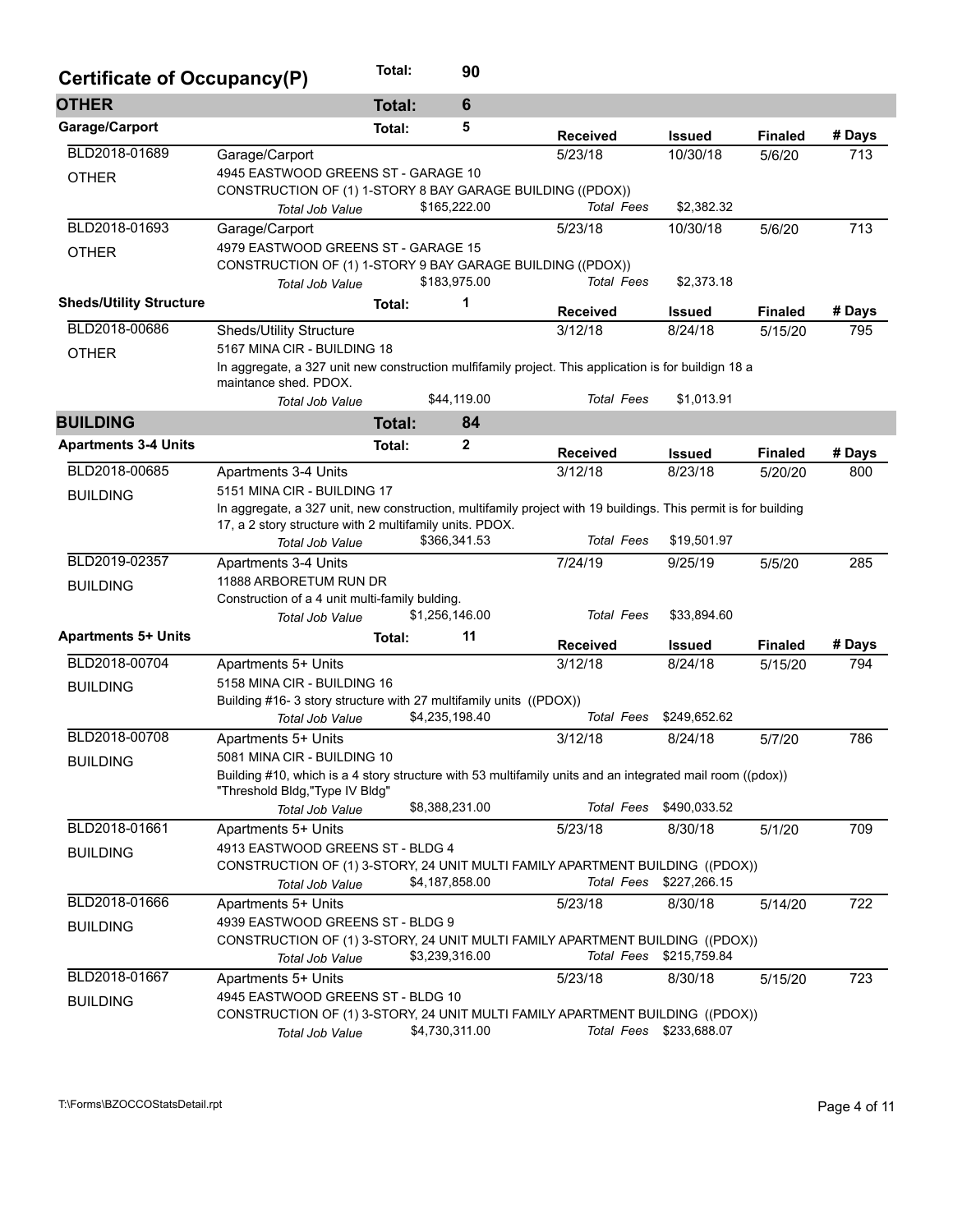| Certificate of Occupancy(P) |                                                                                                                    | Total:                          | 90             |                   |                                                                               |                |        |  |  |  |  |
|-----------------------------|--------------------------------------------------------------------------------------------------------------------|---------------------------------|----------------|-------------------|-------------------------------------------------------------------------------|----------------|--------|--|--|--|--|
| <b>BUILDING</b>             |                                                                                                                    | <b>Total:</b>                   | 84             |                   |                                                                               |                |        |  |  |  |  |
| <b>Apartments 5+ Units</b>  |                                                                                                                    | Total:                          | 11             | <b>Received</b>   | <b>Issued</b>                                                                 | <b>Finaled</b> | # Days |  |  |  |  |
| BLD2018-01669               | Apartments 5+ Units                                                                                                |                                 |                | 5/23/18           | 8/30/18                                                                       | 5/15/20        | 723    |  |  |  |  |
| <b>BUILDING</b>             | 4951 EASTWOOD GREENS ST - BLDG 11                                                                                  |                                 |                |                   |                                                                               |                |        |  |  |  |  |
|                             | CONSTRUCTION OF (1) 3-STORY, 24 UNIT MULTI FAMILY APARTMENT BUILDING ((PDOX))                                      |                                 |                |                   |                                                                               |                |        |  |  |  |  |
|                             | Total Job Value                                                                                                    |                                 | \$3,601,077.00 |                   | Total Fees \$220,103.47                                                       |                |        |  |  |  |  |
| BLD2018-01670               | Apartments 5+ Units                                                                                                |                                 |                | 5/23/18           | 8/30/18                                                                       | 5/6/20         | 714    |  |  |  |  |
| <b>BUILDING</b>             | 4957 EASTWOOD GREENS ST - BLDG 12                                                                                  |                                 |                |                   |                                                                               |                |        |  |  |  |  |
|                             |                                                                                                                    |                                 |                |                   | CONSTRUCTION OF (1) 3-STORY, 24 UNIT MULTI FAMILY APARTMENT BUILDING ((PDOX)) |                |        |  |  |  |  |
|                             | Total Job Value                                                                                                    |                                 | \$4,187,858.00 |                   | Total Fees \$227,176.15                                                       |                |        |  |  |  |  |
| BLD2018-01675               | Apartments 5+ Units                                                                                                |                                 |                | 5/23/18           | 8/30/18                                                                       | 5/1/20         | 708    |  |  |  |  |
| <b>BUILDING</b>             | 4965 EASTWOOD GREENS ST - BLDG 13                                                                                  |                                 |                |                   |                                                                               |                |        |  |  |  |  |
|                             | CONSTRUCTION OF (1) 3-STORY, 24 UNIT MULTI FAMILY APARTMENT BUILDING ((PDOX))                                      |                                 |                |                   | Total Fees \$220,101.72                                                       |                |        |  |  |  |  |
|                             | <b>Total Job Value</b>                                                                                             |                                 | \$3,601,077.00 |                   |                                                                               |                |        |  |  |  |  |
| BLD2018-01676               | Apartments 5+ Units                                                                                                |                                 |                | 5/23/18           | 8/30/18                                                                       | 5/1/20         | 708    |  |  |  |  |
| <b>BUILDING</b>             | 4973 EASTWOOD GREENS ST - BLDG 14<br>CONSTRUCTION OF (1) 3-STORY, 24 UNIT MULTI FAMILY APARTMENT BUILDING ((PDOX)) |                                 |                |                   |                                                                               |                |        |  |  |  |  |
|                             | Total Job Value                                                                                                    |                                 | \$3,239,316.00 |                   | Total Fees \$215,759.84                                                       |                |        |  |  |  |  |
| BLD2018-01678               | Apartments 5+ Units                                                                                                |                                 |                | 5/23/18           | 8/30/18                                                                       | 5/8/20         | 715    |  |  |  |  |
|                             | 4979 EASTWOOD GREENS ST - BLDG 15                                                                                  |                                 |                |                   |                                                                               |                |        |  |  |  |  |
| <b>BUILDING</b>             | CONSTRUCTION OF (1) 3-STORY, 24 UNIT MULTI FAMILY APARTMENT BUILDING ((PDOX))                                      |                                 |                |                   |                                                                               |                |        |  |  |  |  |
|                             | <b>Total Job Value</b>                                                                                             |                                 | \$4,187,858.00 |                   | Total Fees \$227,176.15                                                       |                |        |  |  |  |  |
| BLD2019-02281               | Apartments 5+ Units                                                                                                |                                 |                | 7/15/19           | 8/30/19                                                                       | 5/21/20        | 310    |  |  |  |  |
|                             | 11789 GRAND BELVEDERE WAY                                                                                          |                                 |                |                   |                                                                               |                |        |  |  |  |  |
| <b>BUILDING</b>             |                                                                                                                    | Construction of 6-plex building |                |                   |                                                                               |                |        |  |  |  |  |
|                             | <b>Total Job Value</b>                                                                                             |                                 | \$1,489,855.00 | <b>Total Fees</b> | \$50,301.81                                                                   |                |        |  |  |  |  |
| <b>Commercial Building</b>  |                                                                                                                    | Total:                          | 7              | <b>Received</b>   | <b>Issued</b>                                                                 | <b>Finaled</b> | # Days |  |  |  |  |
| BLD2018-00583               | <b>Commercial Building</b>                                                                                         |                                 |                | 3/2/18            | 11/6/18                                                                       | 5/22/20        | 811    |  |  |  |  |
| <b>BUILDING</b>             | 2137 JACKSONVILLE ST                                                                                               |                                 |                |                   |                                                                               |                |        |  |  |  |  |
|                             | new 2625 sf commercial building for storage and warehouse use. includes new asphalt outdoor storage                |                                 |                |                   |                                                                               |                |        |  |  |  |  |
|                             | yard ((pdox))                                                                                                      |                                 |                |                   |                                                                               |                |        |  |  |  |  |
|                             | <b>Total Job Value</b>                                                                                             |                                 | \$675,000.00   | <b>Total Fees</b> | \$11,525.41                                                                   |                |        |  |  |  |  |
| BLD2018-03409               | <b>Commercial Building</b>                                                                                         |                                 |                | 10/16/18          | 4/2/19                                                                        | 5/19/20        | 580    |  |  |  |  |
| <b>BUILDING</b>             | 3210 DR MARTIN LUTHER KING JR BLVD                                                                                 |                                 |                |                   |                                                                               |                |        |  |  |  |  |
|                             | Construction of new 5421 sq ft building for misc. use ((pdox))                                                     |                                 |                |                   |                                                                               |                |        |  |  |  |  |
|                             | Total Job Value                                                                                                    |                                 | \$1,300,000.00 | <b>Total Fees</b> | \$47,256.81                                                                   |                |        |  |  |  |  |
| BLD2018-03558               | <b>Commercial Building</b>                                                                                         |                                 |                | 10/31/18          | 5/2/19                                                                        | 5/11/20        | 557    |  |  |  |  |
| <b>BUILDING</b>             | 11995 SR 82                                                                                                        |                                 |                |                   |                                                                               |                |        |  |  |  |  |
|                             | Prop. New Self Storage Facility                                                                                    |                                 |                |                   |                                                                               |                |        |  |  |  |  |
|                             | Total Job Value                                                                                                    |                                 | \$9,275,811.00 |                   | Total Fees \$175,350.80                                                       |                |        |  |  |  |  |
| BLD2019-02352               | <b>Commercial Building</b>                                                                                         |                                 |                | 7/24/19           | 10/9/19                                                                       | 5/29/20        | 310    |  |  |  |  |
| <b>BUILDING</b>             | 2566 ROCKFILL RD                                                                                                   |                                 |                |                   |                                                                               |                |        |  |  |  |  |
|                             | new warehouse building 18700 sf (PRIVATE PROVIDER - INSPECTIONS ONLY))                                             | \$34,477.40                     |                |                   |                                                                               |                |        |  |  |  |  |
| BLD2019-03710               | Total Job Value                                                                                                    |                                 | \$800,000.00   | <b>Total Fees</b> |                                                                               |                |        |  |  |  |  |
|                             | <b>Commercial Building</b><br>9377 LAREDO AVE                                                                      |                                 |                | 11/26/19          | 3/10/20                                                                       | 5/28/20        | 183    |  |  |  |  |
| <b>BUILDING</b>             | interior tenant buildout in existing warehouse building                                                            |                                 |                |                   |                                                                               |                |        |  |  |  |  |
|                             | Total Job Value                                                                                                    |                                 | \$1,170,615.00 | <b>Total Fees</b> | \$77,346.90                                                                   |                |        |  |  |  |  |
| BLD2020-00262               | <b>Commercial Building</b>                                                                                         |                                 |                | 1/29/20           | 3/30/20                                                                       | 5/21/20        | 112    |  |  |  |  |
|                             | 9373 LAREDO AVE 150                                                                                                |                                 |                |                   |                                                                               |                |        |  |  |  |  |
| <b>BUILDING</b>             | build 1152 sq ft office space within a new 33000 +/- warehouse, electric in warehouse                              |                                 |                |                   |                                                                               |                |        |  |  |  |  |
|                             | Total Job Value                                                                                                    |                                 | \$290,000.00   | <b>Total Fees</b> | \$32,884.85                                                                   |                |        |  |  |  |  |
|                             |                                                                                                                    |                                 |                |                   |                                                                               |                |        |  |  |  |  |

T:\Forms\BZOCCOStatsDetail.rpt Page 5 of 11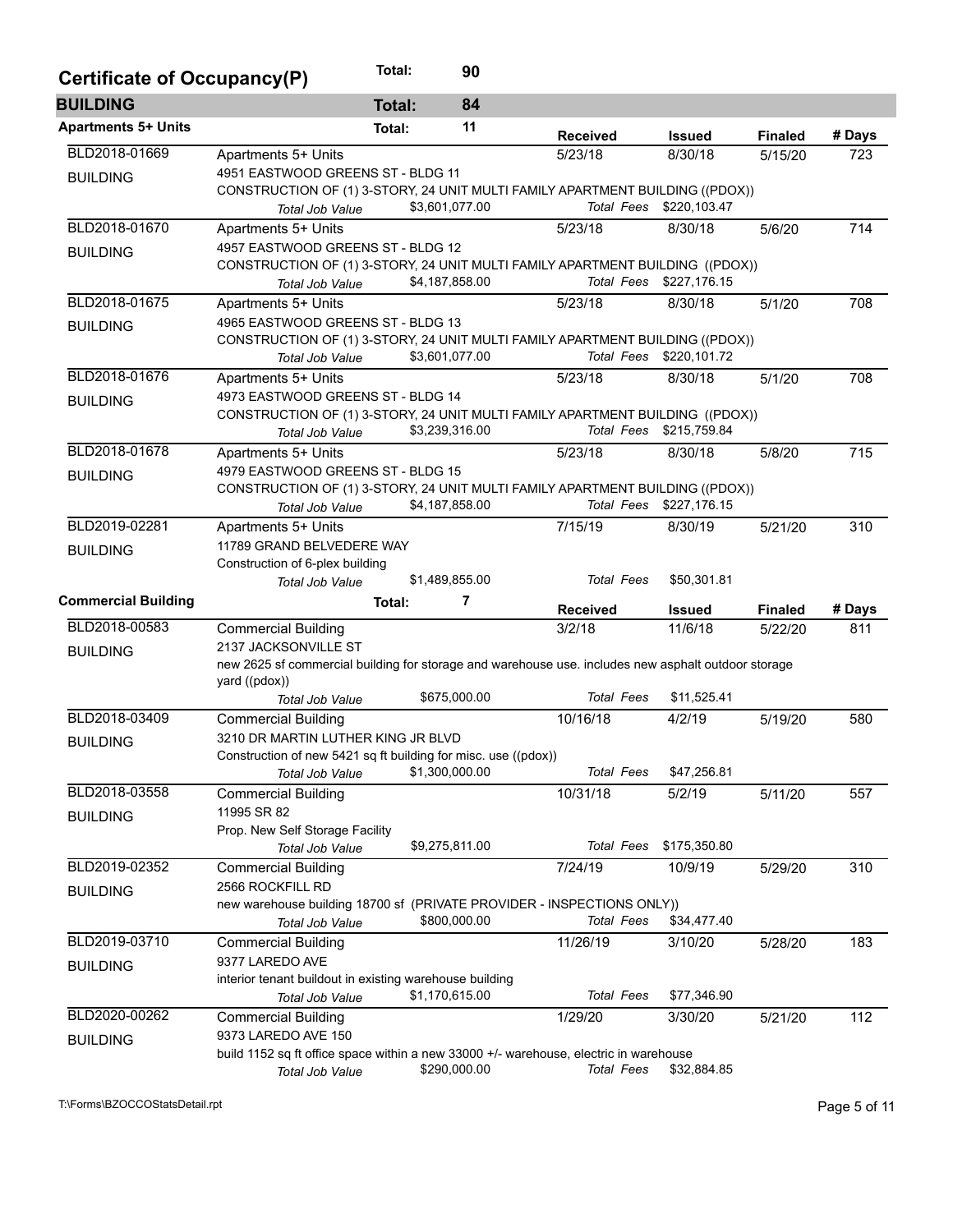| Certificate of Occupancy(P) |                                                                                                          | Total:          | 90             |                   |               |                |        |  |  |  |  |  |
|-----------------------------|----------------------------------------------------------------------------------------------------------|-----------------|----------------|-------------------|---------------|----------------|--------|--|--|--|--|--|
| <b>BUILDING</b>             |                                                                                                          | <b>Total:</b>   | 84             |                   |               |                |        |  |  |  |  |  |
| <b>Commercial Building</b>  |                                                                                                          | Total:          | 7              | <b>Received</b>   | <b>Issued</b> | <b>Finaled</b> | # Days |  |  |  |  |  |
| BLD2020-00953               | <b>Commercial Building</b>                                                                               |                 |                | 4/3/20            | 5/7/20        | 5/20/20        | 47     |  |  |  |  |  |
| <b>BUILDING</b>             | 9373 LAREDO AVE 170                                                                                      |                 |                |                   |               |                |        |  |  |  |  |  |
|                             | Pallet racking storage system.                                                                           |                 |                |                   |               |                |        |  |  |  |  |  |
|                             | <b>Total Job Value</b>                                                                                   |                 | \$67,962.62    | <b>Total Fees</b> | \$623.00      |                |        |  |  |  |  |  |
| <b>Single Family</b>        |                                                                                                          | Total:          | 47             | <b>Received</b>   | <b>Issued</b> | <b>Finaled</b> | # Days |  |  |  |  |  |
| BLD2018-00837               | Single Family                                                                                            |                 |                | 3/21/18           | 7/24/18       | 5/11/20        | 781    |  |  |  |  |  |
| <b>BUILDING</b>             | 1215 ALHAMBRA DR                                                                                         |                 |                |                   |               |                |        |  |  |  |  |  |
|                             | construction of single family home ((pdox)) IMPACT GLASS                                                 |                 |                |                   |               |                |        |  |  |  |  |  |
|                             | <b>Total Job Value</b>                                                                                   |                 | \$2,200,000.00 | <b>Total Fees</b> | \$20,922.62   |                |        |  |  |  |  |  |
| BLD2019-00039               | Single Family                                                                                            |                 |                | 1/8/19            | 2/5/19        | 5/14/20        | 492    |  |  |  |  |  |
| <b>BUILDING</b>             | 3130 ECONOMY ST<br>New ICF HOME IMPACT GLASS                                                             |                 |                |                   |               |                |        |  |  |  |  |  |
|                             | <b>Total Job Value</b>                                                                                   |                 | \$227,855.00   | <b>Total Fees</b> | \$4,352.70    |                |        |  |  |  |  |  |
| BLD2019-01224               | Single Family                                                                                            |                 |                | 4/15/19           | 5/14/19       | 5/21/20        | 402    |  |  |  |  |  |
| <b>BUILDING</b>             | 1240 CALOOSA POINTE                                                                                      |                 |                |                   |               |                |        |  |  |  |  |  |
|                             | new construction of a single family home IMPACT GLASS & SHUTTER for Mitered glass                        |                 |                |                   |               |                |        |  |  |  |  |  |
|                             | Total Job Value                                                                                          |                 | \$455,551.00   | <b>Total Fees</b> | \$16,590.97   |                |        |  |  |  |  |  |
| BLD2019-01325               | Single Family                                                                                            |                 |                | 4/24/19           | 5/15/19       | 5/21/20        | 393    |  |  |  |  |  |
| <b>BUILDING</b>             | 1230 CALOOSA POINTE                                                                                      |                 |                |                   |               |                |        |  |  |  |  |  |
|                             | New Construction of a Single Family with Impact Windows and doors. Shutters only for the windows with    |                 |                |                   |               |                |        |  |  |  |  |  |
|                             | mitered glass.<br>Total Job Value                                                                        |                 | \$526,211.00   | <b>Total Fees</b> | \$16,839.35   |                |        |  |  |  |  |  |
| BLD2019-01343               | Single Family                                                                                            |                 |                | 4/24/19           | 8/26/19       | 5/13/20        | 384    |  |  |  |  |  |
|                             | 1108 SHADOW LN                                                                                           |                 |                |                   |               |                |        |  |  |  |  |  |
| <b>BUILDING</b>             | Residential addition and remodel to an existing single family home consisting of a single car garage and |                 |                |                   |               |                |        |  |  |  |  |  |
|                             | entry                                                                                                    |                 |                |                   |               |                |        |  |  |  |  |  |
|                             | Total Job Value                                                                                          |                 | \$70,290.00    | <b>Total Fees</b> | \$719.00      |                |        |  |  |  |  |  |
| BLD2019-01546               | Single Family                                                                                            |                 |                | 5/13/19           | 8/7/19        | 5/1/20         | 354    |  |  |  |  |  |
| <b>BUILDING</b>             |                                                                                                          | 3760 HANOVER ST |                |                   |               |                |        |  |  |  |  |  |
|                             | CONSTRUCTION OF NEW SINGLE FAMILY RESIDENCE IMPACT GLASS<br>Total Job Value                              |                 | \$555,601.00   | <b>Total Fees</b> | \$3,781.54    |                |        |  |  |  |  |  |
| BLD2019-01785               | Single Family                                                                                            |                 |                | 6/3/19            | 9/16/19       | 5/1/20         | 332    |  |  |  |  |  |
|                             | 3322 HANDY CT                                                                                            |                 |                |                   |               |                |        |  |  |  |  |  |
| <b>BUILDING</b>             | Construction of a single family residence - (Affordable Housing) IMPACT GLASS                            |                 |                |                   |               |                |        |  |  |  |  |  |
|                             | Total Job Value                                                                                          |                 | \$200,834.00   | <b>Total Fees</b> | \$1,502.15    |                |        |  |  |  |  |  |
| BLD2019-02001               | Single Family                                                                                            |                 |                | 6/21/19           | 7/8/19        | 5/21/20        | 335    |  |  |  |  |  |
| <b>BUILDING</b>             | 2861 ROYAL GARDENS AVE                                                                                   |                 |                |                   |               |                |        |  |  |  |  |  |
|                             | NEW CONSTRUCTION OF A SINGLE FAMILY HOME WITH SHUTTERS                                                   |                 |                |                   |               |                |        |  |  |  |  |  |
|                             | Total Job Value                                                                                          |                 | \$386,974.00   | <b>Total Fees</b> | \$16,387.68   |                |        |  |  |  |  |  |
| BLD2019-02363               | Single Family                                                                                            |                 |                | 7/25/19           | 8/6/19        | 5/8/20         | 287    |  |  |  |  |  |
| <b>BUILDING</b>             | 2860 ROYAL GARDENS AVE<br>new construction of a single family home with non impact windows and doors     |                 |                |                   |               |                |        |  |  |  |  |  |
|                             | Total Job Value                                                                                          |                 | \$386,974.00   | <b>Total Fees</b> | \$16,087.30   |                |        |  |  |  |  |  |
| BLD2019-02410               | Single Family                                                                                            |                 |                | 7/30/19           | 11/25/19      | 5/18/20        | 292    |  |  |  |  |  |
| <b>BUILDING</b>             | 10293 LIVORNO DR                                                                                         |                 |                |                   |               |                |        |  |  |  |  |  |
|                             | Construction of a single family residence SHUTTERS                                                       |                 |                |                   |               |                |        |  |  |  |  |  |
|                             | Total Job Value                                                                                          |                 | \$358,073.00   | <b>Total Fees</b> | \$3,015.77    |                |        |  |  |  |  |  |
| BLD2019-02811               | Single Family                                                                                            |                 |                | 9/4/19            | 12/26/19      | 5/29/20        | 267    |  |  |  |  |  |
| <b>BUILDING</b>             | 10111 CHESAPEAKE BAY DR                                                                                  |                 |                |                   |               |                |        |  |  |  |  |  |
|                             | new construction lot 404 (502 left)                                                                      |                 |                |                   |               |                |        |  |  |  |  |  |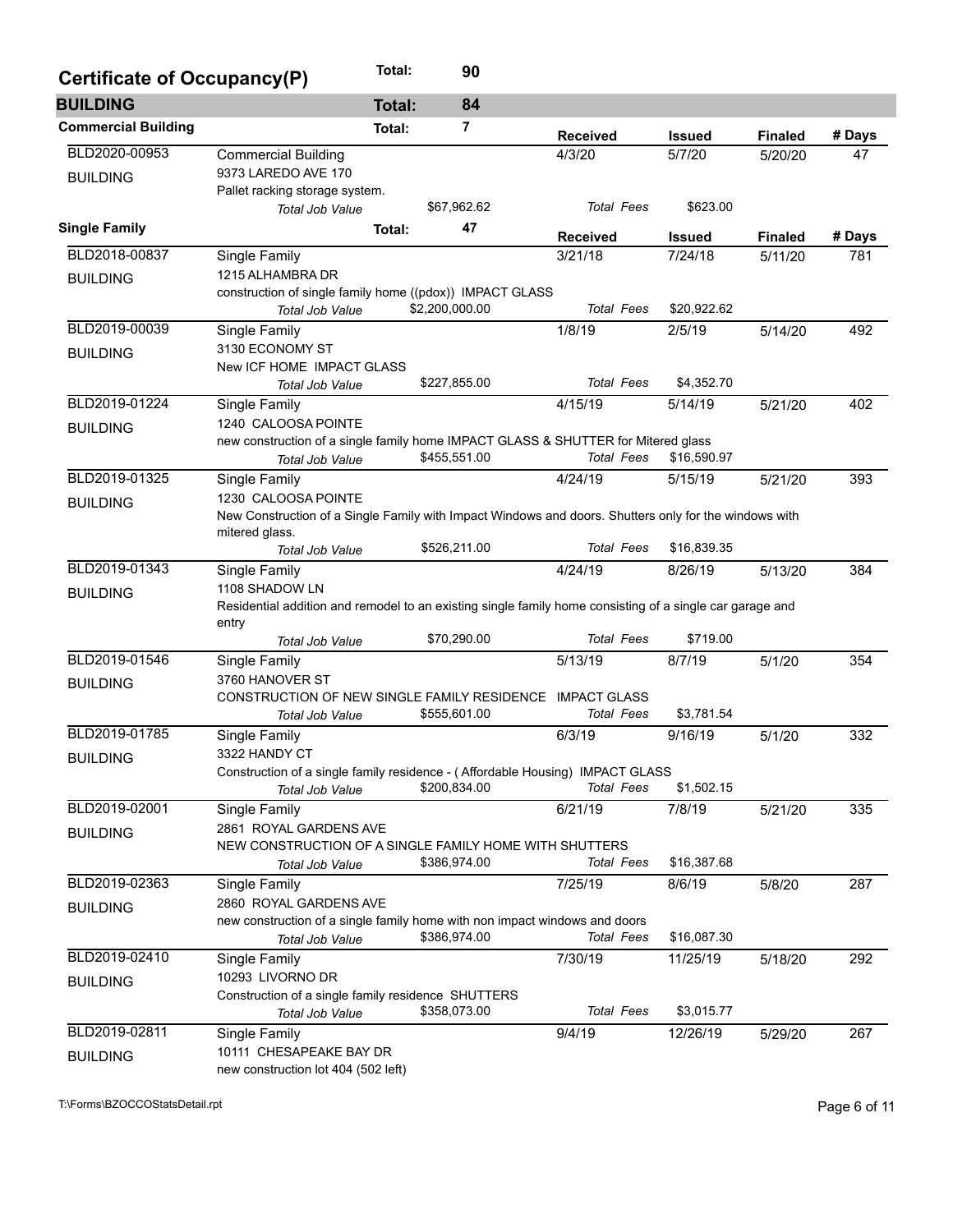| Certificate of Occupancy(P) |                                                                            | Total:        | 90           |                   |               |                |        |
|-----------------------------|----------------------------------------------------------------------------|---------------|--------------|-------------------|---------------|----------------|--------|
| <b>BUILDING</b>             |                                                                            | <b>Total:</b> | 84           |                   |               |                |        |
| <b>Single Family</b>        |                                                                            | Total:        | 47           | <b>Received</b>   | <b>Issued</b> | <b>Finaled</b> | # Days |
| BLD2019-02811               | Single Family                                                              |               |              | 9/4/19            | 12/26/19      | 5/29/20        | 267    |
| <b>BUILDING</b>             | 10111 CHESAPEAKE BAY DR                                                    |               |              |                   |               |                |        |
|                             | new construction lot 404 (502 left)                                        |               |              |                   |               |                |        |
|                             | Total Job Value                                                            |               | \$389,180.00 | <b>Total Fees</b> | \$12,409.34   |                |        |
| BLD2019-02825               | Single Family                                                              |               |              | 9/5/19            | 11/4/19       | 5/4/20         | 242    |
| <b>BUILDING</b>             | 11537 FOXBRIAR LN                                                          |               |              |                   |               |                |        |
|                             | new construction lot 613 (454 RIGHT)                                       |               | \$448,103.00 | <b>Total Fees</b> | \$13,434.66   |                |        |
|                             | <b>Total Job Value</b>                                                     |               |              |                   |               |                |        |
| BLD2019-02856               | Single Family                                                              |               |              | 9/6/19            | 11/25/19      | 5/8/20         | 244    |
| <b>BUILDING</b>             | 10233 LIVORNO DR                                                           |               |              |                   |               |                |        |
|                             | Construction of a Single Family Residence<br>Total Job Value               |               | \$318,740.00 | <b>Total Fees</b> | \$2,565.81    |                |        |
| BLD2019-02857               | Single Family                                                              |               |              | 9/6/19            | 11/25/19      | 5/12/20        | 248    |
|                             | 10297 LIVORNO DR                                                           |               |              |                   |               |                |        |
| <b>BUILDING</b>             | Construction of a Single Family Residence                                  |               |              |                   |               |                |        |
|                             | Total Job Value                                                            |               | \$312,556.00 | <b>Total Fees</b> | \$2,562.26    |                |        |
| BLD2019-02890               | Single Family                                                              |               |              | 9/11/19           | 11/21/19      | 5/6/20         | 237    |
|                             | 11820 ARBOR TRACE DR                                                       |               |              |                   |               |                |        |
| <b>BUILDING</b>             | Construction of a single family residence. LOT K015 SHUTTERS               |               |              |                   |               |                |        |
|                             | Total Job Value                                                            |               | \$318,740.00 | <b>Total Fees</b> | \$10,285.51   |                |        |
| BLD2019-03010               | Single Family                                                              |               |              | 9/24/19           | 10/17/19      | 5/8/20         | 227    |
| <b>BUILDING</b>             | 3109 BIRCHIN LN                                                            |               |              |                   |               |                |        |
|                             | new construction of a single family home with NON-Impact windows and doors |               |              |                   |               |                |        |
|                             | <b>Total Job Value</b>                                                     |               | \$286,369.00 | <b>Total Fees</b> | \$14,832.70   |                |        |
| BLD2019-03104               | Single Family                                                              |               |              | 10/3/19           | 10/23/19      | 5/15/20        | 225    |
| <b>BUILDING</b>             | 10323 FONTANELLA DR                                                        |               |              |                   |               |                |        |
|                             | Construction of a single Family Residence IMPACT GLASS                     |               |              |                   |               |                |        |
|                             | Total Job Value                                                            |               | \$356,082.00 | <b>Total Fees</b> | \$2,351.22    |                |        |
| BLD2019-03158               | Single Family                                                              |               |              | 10/8/19           | 11/4/19       | 5/4/20         | 209    |
| <b>BUILDING</b>             | 4343 TEABERRY LN                                                           |               |              |                   |               |                |        |
|                             | Construction of a sinlge family residence.                                 |               |              |                   |               |                |        |
|                             | Total Job Value                                                            |               | \$496,114.00 | <b>Total Fees</b> | \$10,654.09   |                |        |
| BLD2019-03162               | Single Family                                                              |               |              | 10/8/19           | 12/12/19      | 5/13/20        | 218    |
| <b>BUILDING</b>             | 4345 BLUEGRASS DR                                                          |               |              |                   |               |                |        |
|                             | Construction of a single family residence.                                 |               |              |                   |               |                |        |
|                             | Total Job Value                                                            |               | \$318,740.00 | <b>Total Fees</b> | \$9,872.38    |                |        |
| BLD2019-03163               | Single Family                                                              |               |              | 10/8/19           | 12/12/19      | 5/12/20        | 217    |
| <b>BUILDING</b>             | 4318 TEABERRY LN                                                           |               |              |                   |               |                |        |
|                             | Construction of a single family residence.                                 |               |              |                   |               |                |        |
|                             | Total Job Value                                                            |               | \$354,506.00 | <b>Total Fees</b> | \$9,958.73    |                |        |
| BLD2019-03174               | Single Family                                                              |               |              | 10/9/19           | 11/25/19      | 5/11/20        | 215    |
| <b>BUILDING</b>             | 10538 PRATO DR                                                             |               |              |                   |               |                |        |
|                             | Construction of a Single Family residence. Lot J018 SHUTTERS               |               |              | <b>Total Fees</b> |               |                |        |
|                             | <b>Total Job Value</b>                                                     |               | \$323,105.00 |                   | \$1,924.86    |                |        |
| BLD2019-03177               | Single Family                                                              |               |              | 10/9/19           | 11/25/19      | 5/13/20        | 217    |
| <b>BUILDING</b>             | 10534 PRATO DR                                                             |               |              |                   |               |                |        |
|                             | Construction of a Single Family residence. Lot J019 SHUTTERS               |               | \$326,742.00 | <b>Total Fees</b> | \$2,127.51    |                |        |
|                             | Total Job Value                                                            |               |              |                   |               |                |        |
| BLD2019-03185               | Single Family                                                              |               |              | 10/9/19           | 11/25/19      | 5/19/20        | 223    |
| <b>BUILDING</b>             | 10530 PRATO DR                                                             |               |              |                   |               |                |        |
|                             | Construction of a Single Family residence. Lot J020                        |               |              |                   |               |                |        |

T:\Forms\BZOCCOStatsDetail.rpt Page 7 of 11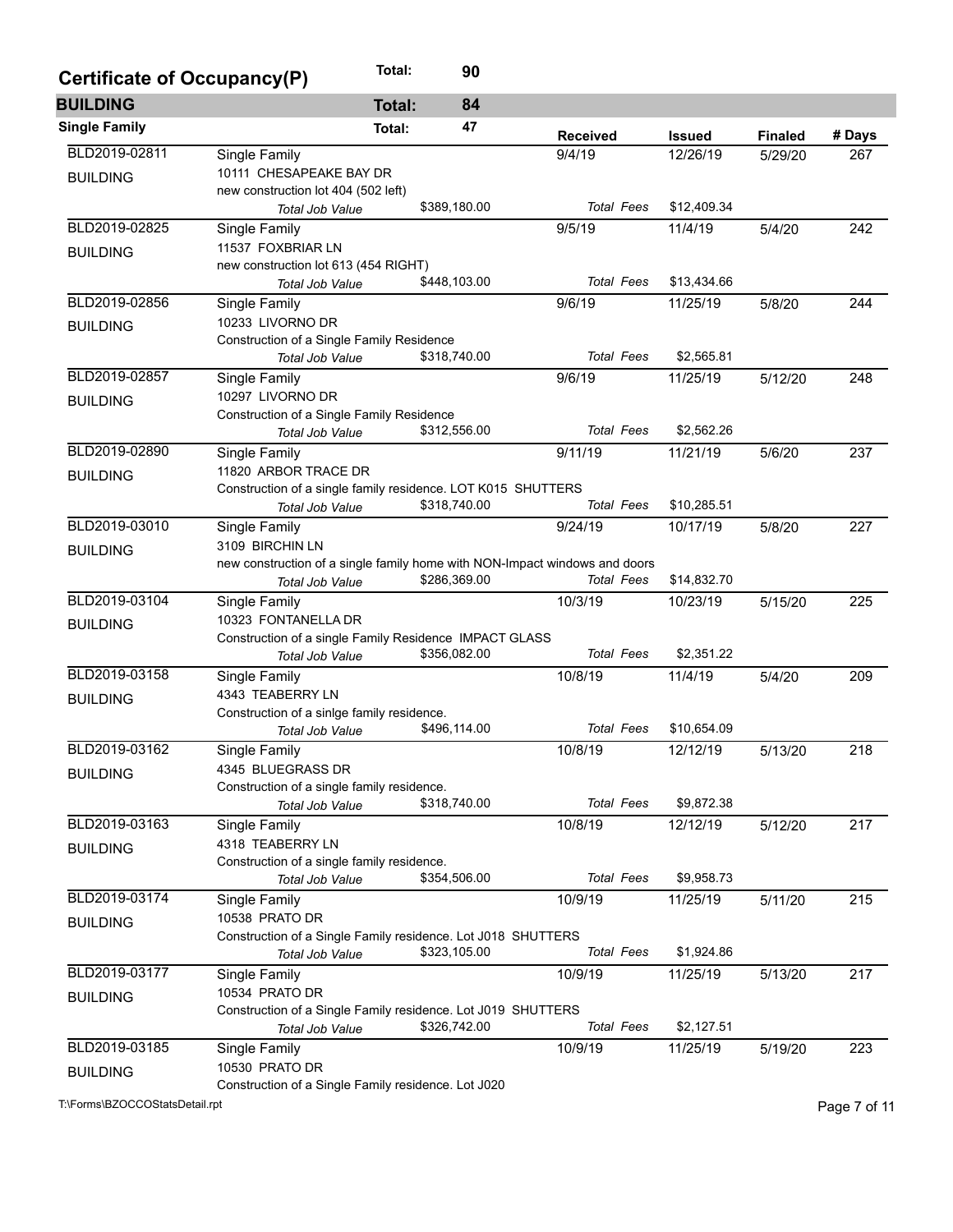| Certificate of Occupancy(P) |                                                                                     | Total:        | 90           |                   |               |                |        |  |  |  |
|-----------------------------|-------------------------------------------------------------------------------------|---------------|--------------|-------------------|---------------|----------------|--------|--|--|--|
| <b>BUILDING</b>             |                                                                                     | <b>Total:</b> | 84           |                   |               |                |        |  |  |  |
| <b>Single Family</b>        |                                                                                     | Total:        | 47           | <b>Received</b>   | <b>Issued</b> | <b>Finaled</b> | # Days |  |  |  |
| BLD2019-03185               | Single Family                                                                       |               |              | 10/9/19           | 11/25/19      | 5/19/20        | 223    |  |  |  |
| <b>BUILDING</b>             | 10530 PRATO DR                                                                      |               |              |                   |               |                |        |  |  |  |
|                             | Construction of a Single Family residence. Lot J020                                 |               |              |                   |               |                |        |  |  |  |
|                             | <b>Total Job Value</b>                                                              |               | \$326,742.00 | <b>Total Fees</b> | \$1,937.51    |                |        |  |  |  |
| BLD2019-03261               | Single Family                                                                       |               |              | 10/14/19          | 10/31/19      | 5/8/20         | 207    |  |  |  |
| <b>BUILDING</b>             | 11257 CARLINGFORD RD                                                                |               |              |                   |               |                |        |  |  |  |
|                             | Construction of a New Single Family Home. LOT# 1125 SHUTTERS                        |               |              |                   |               |                |        |  |  |  |
|                             | Total Job Value                                                                     |               | \$254,604.00 | <b>Total Fees</b> | \$9,798.66    |                |        |  |  |  |
| BLD2019-03494               | Single Family                                                                       |               |              | 11/5/19           | 1/28/20       | 5/27/20        | 203    |  |  |  |
| <b>BUILDING</b>             | 2530 THOMPSON ST                                                                    |               |              |                   |               |                |        |  |  |  |
|                             | new residential construction IMPACT GLASS                                           |               |              |                   |               |                |        |  |  |  |
|                             | Total Job Value                                                                     |               | \$229,144.00 | <b>Total Fees</b> | \$1,451.16    |                |        |  |  |  |
| BLD2019-03525               | Single Family                                                                       |               |              | 11/7/19           | 11/21/19      | 5/14/20        | 188    |  |  |  |
| <b>BUILDING</b>             | 11872 BOXELDER WAY                                                                  |               |              |                   |               |                |        |  |  |  |
|                             | Construction of a Single Family residence. Lot O006                                 |               |              |                   |               |                |        |  |  |  |
|                             | <b>Total Job Value</b>                                                              |               | \$399,607.00 | <b>Total Fees</b> | \$10,497.67   |                |        |  |  |  |
| BLD2019-03555               | Single Family                                                                       |               |              | 11/12/19          | 12/12/19      | 5/22/20        | 191    |  |  |  |
| <b>BUILDING</b>             | 4380 BLUEGRASS DR                                                                   |               |              |                   |               |                |        |  |  |  |
|                             | Construction of a single family residence.                                          |               |              |                   |               |                |        |  |  |  |
|                             | <b>Total Job Value</b>                                                              |               | \$354,506.00 | <b>Total Fees</b> | \$10,396.73   |                |        |  |  |  |
| BLD2019-03557               | Single Family                                                                       |               |              | 11/12/19          | 12/12/19      | 5/22/20        | 191    |  |  |  |
| <b>BUILDING</b>             | 3657 CRIMSON LN                                                                     |               |              |                   |               |                |        |  |  |  |
|                             | Construction of a single family residence.                                          |               |              | <b>Total Fees</b> | \$10,210.38   |                |        |  |  |  |
|                             | Total Job Value                                                                     |               | \$318,740.00 |                   |               |                |        |  |  |  |
| BLD2019-03588               | Single Family                                                                       |               |              | 11/15/19          | 12/11/19      | 5/22/20        | 189    |  |  |  |
| <b>BUILDING</b>             | 11800 LAKEWOOD PRESERVE PL<br>New Construction LOT# 750 (31-LEFT) IMPACT GLASS      |               |              |                   |               |                |        |  |  |  |
|                             |                                                                                     |               | \$258,241.00 | <b>Total Fees</b> | \$9,959.07    |                |        |  |  |  |
| BLD2019-03599               | Total Job Value                                                                     |               |              |                   |               |                |        |  |  |  |
|                             | Single Family                                                                       |               |              | 11/15/19          | 12/5/19       | 5/5/20         | 172    |  |  |  |
| <b>BUILDING</b>             | 11473 TIVERTON TRCE<br>Construction of a New Single Family Home. LOT# 1279 SHUTTERS |               |              |                   |               |                |        |  |  |  |
|                             | Total Job Value                                                                     |               | \$558,310.00 | <b>Total Fees</b> | \$11,071.90   |                |        |  |  |  |
| BLD2019-03603               |                                                                                     |               |              | 11/15/19          | 12/18/19      |                | 180    |  |  |  |
|                             | Single Family<br>3938 SPOTTED EAGLE WAY                                             |               |              |                   |               | 5/14/20        |        |  |  |  |
| <b>BUILDING</b>             | Construction of a New Single Family Home.                                           |               |              |                   |               |                |        |  |  |  |
|                             | Total Job Value                                                                     |               | \$312,193.00 | <b>Total Fees</b> | \$8,016.95    |                |        |  |  |  |
| BLD2019-03610               | Single Family                                                                       |               |              | 11/15/19          | 12/11/19      | 5/26/20        | 192    |  |  |  |
|                             | 11780 LAKEWOOD PRESERVE PL                                                          |               |              |                   |               |                |        |  |  |  |
| <b>BUILDING</b>             | new contruction lot 749 (32-right)                                                  |               |              |                   |               |                |        |  |  |  |
|                             | Total Job Value                                                                     |               | \$285,399.00 | <b>Total Fees</b> | \$10,064.65   |                |        |  |  |  |
| BLD2019-03652               | Single Family                                                                       |               |              | 11/19/19          | 12/2/19       | 5/12/20        | 174    |  |  |  |
|                             | 11937 ARBOR TRACE DR                                                                |               |              |                   |               |                |        |  |  |  |
| <b>BUILDING</b>             | Construction of a Single Family Residence. SHUTTERS                                 |               |              |                   |               |                |        |  |  |  |
|                             | Total Job Value                                                                     |               | \$318,740.00 | <b>Total Fees</b> | \$10,044.80   |                |        |  |  |  |
| BLD2019-03654               | Single Family                                                                       |               |              | 11/19/19          | 12/2/19       | 5/18/20        | 180    |  |  |  |
|                             | 11931 ARBOR TRACE DR                                                                |               |              |                   |               |                |        |  |  |  |
| <b>BUILDING</b>             | Construction of a single Family Residence. LOT L014 SHUTTERS                        |               |              |                   |               |                |        |  |  |  |
|                             | Total Job Value                                                                     |               | \$312,557.00 | <b>Total Fees</b> | \$9,961.64    |                |        |  |  |  |
| BLD2019-03658               | Single Family                                                                       |               |              | 11/19/19          | 12/2/19       | 5/27/20        | 189    |  |  |  |
|                             | 11876 BOXELDER WAY                                                                  |               |              |                   |               |                |        |  |  |  |
| <b>BUILDING</b>             | Construction of a Single Family Residence. LOT 0007 SHUTTERS                        |               |              |                   |               |                |        |  |  |  |

T:\Forms\BZOCCOStatsDetail.rpt Page 8 of 11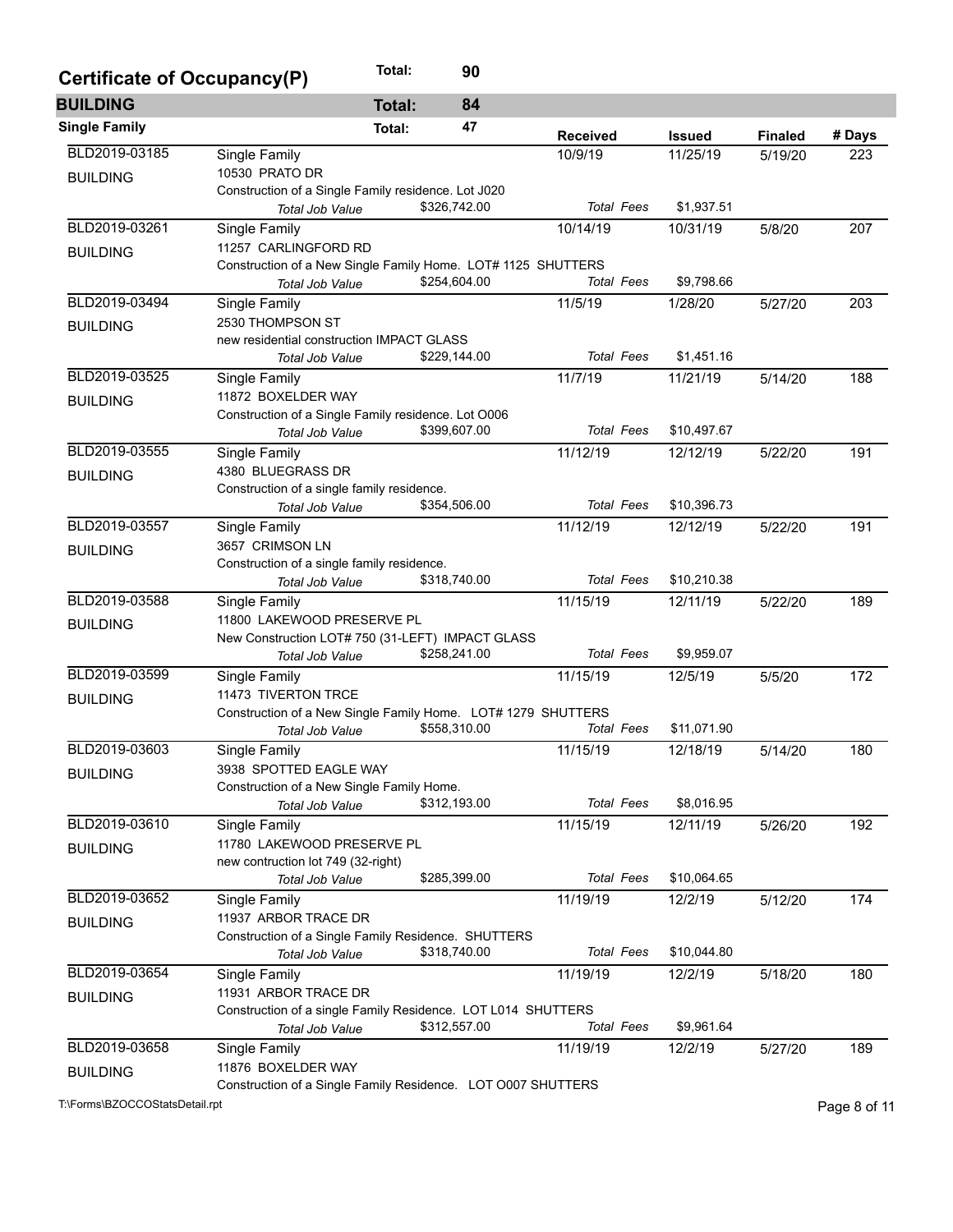| Certificate of Occupancy(P)    |                                                                            | Total:<br>90        |  |                   |               |                |              |  |
|--------------------------------|----------------------------------------------------------------------------|---------------------|--|-------------------|---------------|----------------|--------------|--|
| <b>BUILDING</b>                |                                                                            | 84<br><b>Total:</b> |  |                   |               |                |              |  |
| <b>Single Family</b>           |                                                                            | 47<br>Total:        |  | <b>Received</b>   | <b>Issued</b> | <b>Finaled</b> | # Days       |  |
| BLD2019-03658                  | Single Family                                                              |                     |  | 11/19/19          | 12/2/19       | 5/27/20        | 189          |  |
| <b>BUILDING</b>                | 11876 BOXELDER WAY                                                         |                     |  |                   |               |                |              |  |
|                                | Construction of a Single Family Residence. LOT 0007 SHUTTERS               |                     |  |                   |               |                |              |  |
|                                | Total Job Value                                                            | \$399,607.00        |  | <b>Total Fees</b> | \$10,447.67   |                |              |  |
| BLD2019-03681                  | Single Family                                                              |                     |  | 11/22/19          | 12/3/19       | 5/7/20         | 167          |  |
| <b>BUILDING</b>                | 3709 MADISON AVE                                                           |                     |  |                   |               |                |              |  |
|                                | BUILD A NEW SINGLE FAMILY HOME WITH SHUTTERS                               |                     |  |                   |               |                |              |  |
|                                | Total Job Value                                                            | \$233,751.00        |  | <b>Total Fees</b> | \$16,831.26   |                |              |  |
| BLD2019-03703                  | Single Family                                                              |                     |  | 11/26/19          | 12/24/19      | 5/22/20        | 177          |  |
| <b>BUILDING</b>                | 3140 ROYAL GARDENS AVE                                                     |                     |  |                   |               |                |              |  |
|                                | New construction of a single family home with NON impact windows and doors |                     |  |                   |               |                |              |  |
|                                | <b>Total Job Value</b>                                                     | \$286,369.00        |  | <b>Total Fees</b> | \$14,822.70   |                |              |  |
| BLD2019-03762                  | <b>Single Family</b>                                                       |                     |  | 12/5/19           | 1/6/20        | 5/26/20        | 173          |  |
| <b>BUILDING</b>                | 11883 BOXELDER WAY                                                         |                     |  |                   |               |                |              |  |
|                                | Contruction of a Single Family Residence                                   |                     |  |                   |               |                |              |  |
|                                | <b>Total Job Value</b>                                                     | \$399,607.00        |  | <b>Total Fees</b> | \$10,400.33   |                |              |  |
| BLD2019-03797                  | Single Family                                                              |                     |  | 12/9/19           | 12/18/19      | 5/1/20         | 143          |  |
| <b>BUILDING</b>                | 11854 CLIFTON TER                                                          |                     |  |                   |               |                |              |  |
|                                | construction of a new single family home                                   |                     |  |                   |               |                |              |  |
|                                | <b>Total Job Value</b>                                                     | \$348,807.00        |  | <b>Total Fees</b> | \$10,139.43   |                |              |  |
| BLD2019-03846                  | Single Family                                                              |                     |  | 12/12/19          | 12/20/19      | 5/18/20        | 158          |  |
| <b>BUILDING</b>                | 3943 SPOTTED EAGLE WAY                                                     |                     |  |                   |               |                |              |  |
|                                | construction of a new single family home                                   |                     |  |                   |               |                |              |  |
|                                | Total Job Value                                                            | \$444,345.00        |  | <b>Total Fees</b> | \$8,495.76    |                |              |  |
| BLD2019-03847                  | Single Family                                                              |                     |  | 12/12/19          | 1/7/20        | 5/12/20        | 152          |  |
| <b>BUILDING</b>                | 3906 SPOTTED EAGLE WAY                                                     |                     |  |                   |               |                |              |  |
|                                | CONSTRUCTION OF A NEW SINGLE FAMILY HOME                                   |                     |  |                   |               |                |              |  |
|                                | Total Job Value                                                            | \$312,193.00        |  | <b>Total Fees</b> | \$7,980.39    |                |              |  |
| BLD2019-03857                  | Single Family                                                              |                     |  | 12/13/19          | 1/7/20        | 5/27/20        | 165          |  |
| <b>BUILDING</b>                | 11900 CLIFTON TER                                                          |                     |  |                   |               |                |              |  |
|                                | Construction of a new single family home. SHUTTERS                         |                     |  |                   |               |                |              |  |
|                                | <b>Total Job Value</b>                                                     | \$345,292.00        |  | <b>Total Fees</b> | \$10,049.17   |                |              |  |
| BLD2019-03864                  | Single Family                                                              |                     |  | 12/13/19          | 1/7/20        | 5/14/20        | 152          |  |
| <b>BUILDING</b>                | 12034 WESTMORELAND WAY                                                     |                     |  |                   |               |                |              |  |
|                                | Construction of a new Single Family Home Lot #1053 SHUTTERS                |                     |  |                   |               |                |              |  |
|                                | Total Job Value                                                            | \$279,094.00        |  | <b>Total Fees</b> | \$9,845.31    |                |              |  |
| BLD2020-00020                  | Single Family                                                              |                     |  | 1/2/20            | 2/11/20       | 5/21/20        | 139          |  |
| <b>BUILDING</b>                | 2928 LAFAYETTE ST                                                          |                     |  |                   |               |                |              |  |
|                                | new construction IMPACT GLASS                                              |                     |  |                   |               |                |              |  |
|                                | Total Job Value                                                            | \$235,691.00        |  | <b>Total Fees</b> | \$1,553.68    |                |              |  |
| BLD2020-00064                  | Single Family                                                              |                     |  | 1/8/20            | 1/30/20       | 5/28/20        | 140          |  |
| <b>BUILDING</b>                | 11481 TIVERTON TRCE                                                        |                     |  |                   |               |                |              |  |
|                                | Construction of a New Single Family Home.                                  |                     |  |                   |               |                |              |  |
|                                | Total Job Value                                                            | \$495,023.00        |  | <b>Total Fees</b> | \$10,957.65   |                |              |  |
| BLD2020-00093                  | Single Family                                                              |                     |  | 1/13/20           | 1/30/20       | 5/15/20        | 122          |  |
| <b>BUILDING</b>                | 3935 SPOTTED EAGLE WAY                                                     |                     |  |                   |               |                |              |  |
|                                | Construction of a new single family home                                   |                     |  |                   |               |                |              |  |
|                                | Total Job Value                                                            | \$261,030.00        |  | <b>Total Fees</b> | \$7,809.39    |                |              |  |
| BLD2020-00117                  | Single Family                                                              |                     |  | 1/14/20           | 1/30/20       | 5/15/20        | 121          |  |
| <b>BUILDING</b>                | 11429 BATTERSEA PL                                                         |                     |  |                   |               |                |              |  |
|                                | Constructin of a new single family home.                                   |                     |  |                   |               |                |              |  |
| T:\Forms\BZOCCOStatsDetail.rpt |                                                                            |                     |  |                   |               |                | Page 9 of 11 |  |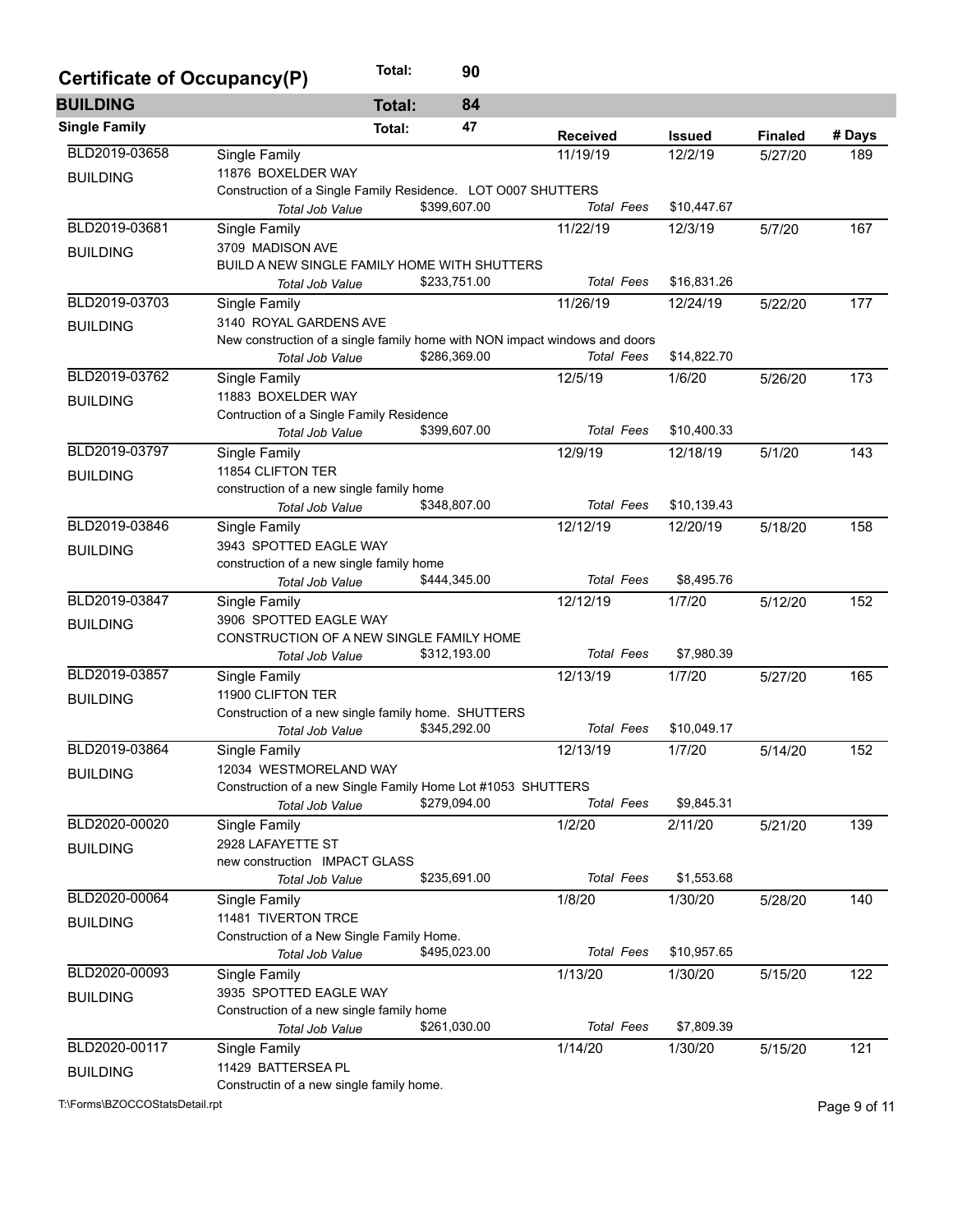| Certificate of Occupancy(P)   |                                                                         | Total:        | 90           |                   |               |                |        |  |  |  |
|-------------------------------|-------------------------------------------------------------------------|---------------|--------------|-------------------|---------------|----------------|--------|--|--|--|
| <b>BUILDING</b>               |                                                                         | <b>Total:</b> | 84           |                   |               |                |        |  |  |  |
| <b>Single Family</b>          |                                                                         | Total:        | 47           | <b>Received</b>   | <b>Issued</b> | <b>Finaled</b> | # Days |  |  |  |
| BLD2020-00117                 | Single Family                                                           |               |              | 1/14/20           | 1/30/20       | 5/15/20        | 121    |  |  |  |
| <b>BUILDING</b>               | 11429 BATTERSEA PL                                                      |               |              |                   |               |                |        |  |  |  |
|                               | Constructin of a new single family home.                                |               |              |                   |               |                |        |  |  |  |
|                               | Total Job Value                                                         |               | \$412,943.00 | <b>Total Fees</b> | \$10,351.42   |                |        |  |  |  |
| <b>Single Family Attached</b> |                                                                         | Total:        | 17           | <b>Received</b>   | <b>Issued</b> | <b>Finaled</b> | # Days |  |  |  |
| BLD2018-03027                 | Single Family Attached                                                  |               |              | 9/5/18            | 5/8/19        | 5/13/20        | 615    |  |  |  |
| <b>BUILDING</b>               | 12123 LAKEWOOD PRESERVE PL                                              |               |              |                   |               |                |        |  |  |  |
|                               | NEW CONSTRUCTION LOT# 733 SFA (35 LEFT) ((PDOX)) SHUTTERS               |               |              |                   |               |                |        |  |  |  |
|                               | <b>Total Job Value</b>                                                  |               | \$307,188.00 | <b>Total Fees</b> | \$11,159.88   |                |        |  |  |  |
| BLD2018-03031                 | <b>Single Family Attached</b>                                           |               |              | 9/5/18            | 5/8/19        | 5/13/20        | 615    |  |  |  |
| <b>BUILDING</b>               | 12129 LAKEWOOD PRESERVE PL                                              |               |              |                   |               |                |        |  |  |  |
|                               | NEW CONSTRUCTION LOT# 734 SFA (32 RIGHT) SHUTTERS                       |               |              |                   |               |                |        |  |  |  |
|                               | <b>Total Job Value</b>                                                  |               | \$315,399.00 | <b>Total Fees</b> | \$11,246.06   |                |        |  |  |  |
| BLD2018-03912                 | <b>Single Family Attached</b>                                           |               |              | 12/6/18           | 12/26/18      | 5/22/20        | 532    |  |  |  |
| <b>BUILDING</b>               | 4426 DUTCHESS PARK RD                                                   |               |              |                   |               |                |        |  |  |  |
|                               | New construction of a single family home attached 2 unit villa SHUTTERS |               |              |                   |               |                |        |  |  |  |
|                               | Total Job Value                                                         |               | \$257,150.00 | <b>Total Fees</b> | \$12,083.60   |                |        |  |  |  |
| BLD2019-02827                 | <b>Single Family Attached</b>                                           |               |              | 9/5/19            | 12/3/19       | 5/27/20        | 265    |  |  |  |
| <b>BUILDING</b>               | 11772 LAKEWOOD PRESERVE PL                                              |               |              |                   |               |                |        |  |  |  |
|                               | new construction lot 748 (33 left) SHUTTERS                             |               |              |                   |               |                |        |  |  |  |
|                               | <b>Total Job Value</b>                                                  |               | \$308,435.00 | <b>Total Fees</b> | \$10,052.13   |                |        |  |  |  |
| BLD2019-02828                 | <b>Single Family Attached</b>                                           |               |              | 9/5/19            | 12/3/19       | 5/27/20        | 265    |  |  |  |
| <b>BUILDING</b>               | 11760 LAKEWOOD PRESERVE PL                                              |               |              |                   |               |                |        |  |  |  |
|                               | NEW CONSTRUCTION LOT #747 (34 RIGHT                                     |               |              |                   |               |                |        |  |  |  |
|                               | Total Job Value                                                         |               | \$319,104.00 | <b>Total Fees</b> | \$10,796.35   |                |        |  |  |  |
| BLD2019-03155                 | Single Family Attached                                                  |               |              | 10/8/19           | 11/21/19      | 5/18/20        | 223    |  |  |  |
| <b>BUILDING</b>               | 4219 LEMONGRASS DR                                                      |               |              |                   |               |                |        |  |  |  |
|                               | Construction of a single family residence.                              |               |              |                   |               |                |        |  |  |  |
|                               | Total Job Value                                                         |               | \$283,944.00 | <b>Total Fees</b> | \$7,132.22    |                |        |  |  |  |
| BLD2019-03156                 | <b>Single Family Attached</b>                                           |               |              | 10/8/19           | 11/21/19      | 5/15/20        | 220    |  |  |  |
| <b>BUILDING</b>               | 4215 LEMONGRASS DR                                                      |               |              |                   |               |                |        |  |  |  |
|                               | Construction of a single family residence.                              |               |              |                   |               |                |        |  |  |  |
|                               | Total Job Value                                                         |               | \$283,944.00 | <b>Total Fees</b> | \$7,132.22    |                |        |  |  |  |
| BLD2019-03587                 | Single Family Attached                                                  |               |              | 11/14/19          | 12/11/19      | 5/27/20        | 194    |  |  |  |
| <b>BUILDING</b>               | 11923 LAKEWOOD PRESERVE PL                                              |               |              |                   |               |                |        |  |  |  |
|                               | New Construction Lot #711 (31-LEFT) SHUTTERS                            |               |              |                   |               |                |        |  |  |  |
|                               | Total Job Value                                                         |               | \$258,241.00 | <b>Total Fees</b> | \$9,959.07    |                |        |  |  |  |
| BLD2019-03593                 | Single Family Attached                                                  |               |              | 11/15/19          | 12/12/19      | 5/13/20        | 180    |  |  |  |
| <b>BUILDING</b>               | 4251 LEMONGRASS DR                                                      |               |              |                   |               |                |        |  |  |  |
|                               | Construction of a single family residence. LOT179                       |               |              |                   |               |                |        |  |  |  |
|                               | Total Job Value                                                         |               | \$283,945.00 | <b>Total Fees</b> | \$7,389.24    |                |        |  |  |  |
| BLD2019-03594                 | Single Family Attached                                                  |               |              | 11/15/19          | 12/12/19      | 5/18/20        | 185    |  |  |  |
| <b>BUILDING</b>               | 4247 LEMONGRASS DR                                                      |               |              |                   |               |                |        |  |  |  |
|                               | Construction of a single family residence. LOT 180                      |               |              |                   |               |                |        |  |  |  |
|                               | Total Job Value                                                         |               | \$278,852.00 | <b>Total Fees</b> | \$7,420.04    |                |        |  |  |  |
| BLD2019-03605                 | Single Family Attached                                                  |               |              | 11/15/19          | 12/11/19      | 5/27/20        | 193    |  |  |  |
| <b>BUILDING</b>               | 11929 LAKEWOOD PRESERVE PL                                              |               |              |                   |               |                |        |  |  |  |
|                               | new construction lot #712 (32 right) SHUTTERS                           |               |              |                   |               |                |        |  |  |  |
|                               | Total Job Value                                                         |               | \$285,399.00 | <b>Total Fees</b> | \$10,111.99   |                |        |  |  |  |